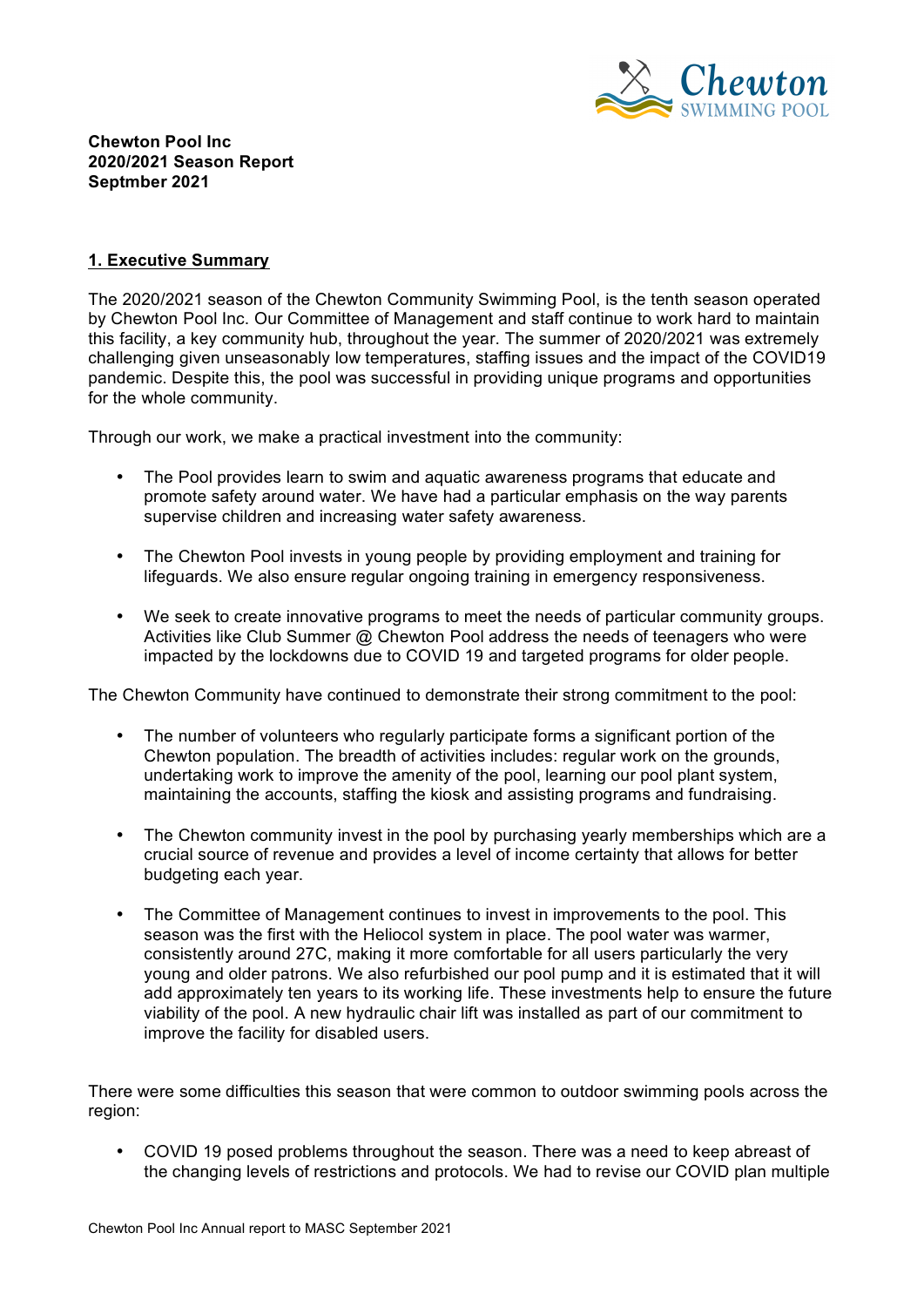

times to ensure the safety of pool users. The lockdown had an impact on attendance and on our income.

• The 2021/2022 summer was the coldest in 20 years. There were many days under 23C which is the minimum temperature required for opening. This is the protocol throughout the Mount Alexander Shire. The cooler weather was intermittent, so it was hard to get consistency during the season.

Despite these challenges, our attendance was consistent with last year's season.

## **2. Details of Income**

There are a number of primary sources of revenue for Chewton Pool Inc in 2020/2021:

- Memberships give us certainty with our budget and allow us to plan for operational costs, maintenance and repairs. They are a key way that the community invests in the pool and demonstrates its commitment to the association. Memberships totalled 345 and provided \$10,955 income.
- The MASC grant continues to be crucial to pay for operational staffing costs. The 2020/2021 season saw the COM resolve to ask MASC to increase the operational grant to comply with LSV Guideline for Safe Pool Operations. The 2020/21 grant was \$42,800.
- Chewton Swim school has run for two years and is very popular with the community and provides the pool with an additional income stream. This season it enrolled 203 students and generated an income of \$7,322.
- The pool kiosk continues to generate a regular income stream, but with pressure from families wanting healthy food options this has become more variable in recent years. This season the income from the kiosk totalled \$3,545.
- Additionally, there is irregular funding from grants, programs and casual pool entry:
	- o VicHealth Club Summer @ Chewton pool grant \$9,200.
	- o State Government grant for a Strategic Plan \$5,000.
	- o Donations \$369
	- o Fundraising \$1,146
	- o Donated materials and services \$6,000
	- o Casual pool entry \$6,129

#### **3. Staffing Numbers & Accreditation**

Chewton Pool Inc provided seasonal employment for 20 staff. This includes a Pool Operations Manager, a Deputy Manager, a Kiosk and Events Manager, a Pool Plant Technician, and a rotating roster of 10 Lifeguards. In addition we had three casual program staff for Club Summer @ Chewton Pool and three swim teachers.

In line with the GSPO's, in addition to lifeguard training undertaken prior to the season, ongoing professional training was provided to the lifeguards throughout the season.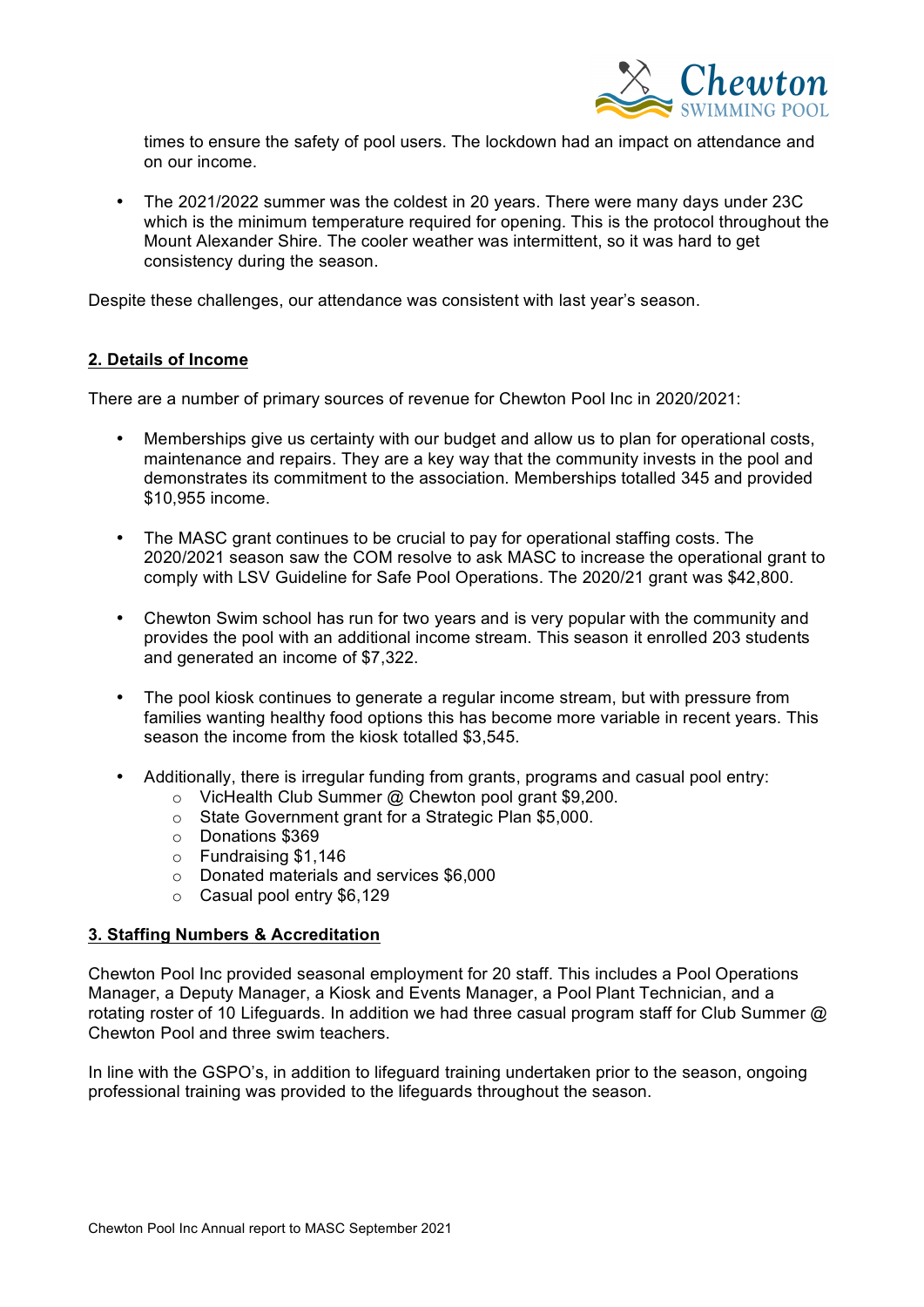

| 20/21 Roles -<br>All Casual<br>Positions. | Qty                     | <b>WWC</b> | <b>CPR</b> | LSV<br>Lifeguard | First<br>Aid | Aquatic<br>Technical<br>Operations | <b>AUSTWIM</b><br>Teacher | <b>MASC</b><br>Grant<br>Funded: | Approx.<br><b>MASC</b><br>Funded<br>Hours: |
|-------------------------------------------|-------------------------|------------|------------|------------------|--------------|------------------------------------|---------------------------|---------------------------------|--------------------------------------------|
| Pool<br>Operations<br>Manager             | $\mathbf{1}$            |            |            |                  |              |                                    |                           |                                 | 260                                        |
| Deputy Pool<br>Manager                    | $\mathbf{1}$            |            |            |                  |              |                                    |                           |                                 | 150                                        |
| Facilities /<br>Volunteer<br>Manager      | $\mathbf{1}$            |            |            |                  |              |                                    |                           |                                 | 240                                        |
| Pool Technical<br>Operator                | $\mathbf{1}$            |            |            |                  |              |                                    |                           |                                 | 100                                        |
| Senior<br>Lifequard                       | $\mathbf{1}$            |            |            |                  |              |                                    |                           |                                 | 80                                         |
| Lifeguard/s                               | $\boldsymbol{9}$        |            |            |                  |              |                                    |                           |                                 | 680                                        |
| Chewton Swim<br>Manager                   | $\mathbf{1}$            |            |            |                  |              |                                    |                           |                                 |                                            |
| Swim<br>Instructors                       | $\overline{\mathbf{4}}$ |            |            |                  |              |                                    |                           |                                 |                                            |
| Kiosk<br>Volunteers                       | 30                      |            |            |                  |              |                                    |                           |                                 |                                            |
| Pool Plant<br>Volunteer                   | $\mathbf 1$             |            |            |                  |              |                                    |                           |                                 |                                            |

# **4. Attendance**

Attendances were lower in 2020/2021 than previous seasons, as we faced unseasonably cold weather. Despite this, there were some key points of improvement this season. Our membership was the highest recorded. This indicates strong engagement with the pool by the Chewton community and those in surrounding areas. Attendance at Chewton Swim has increased markedly and was nearly double last season.

We hope that a more consistent weather outlook, coupled with the improved heating of the pool will continue to drive strong attendance figures.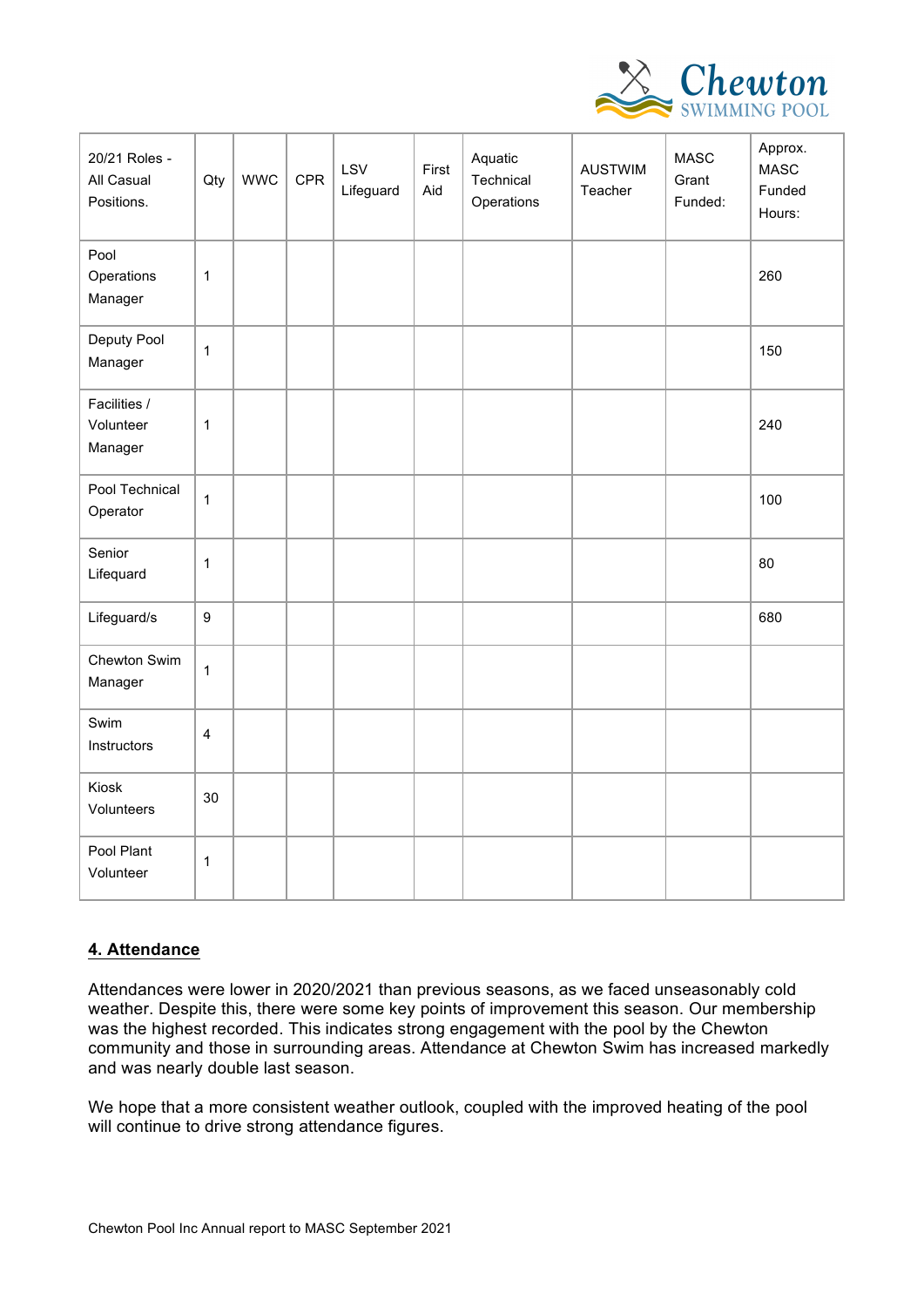

### **Ticket categories**

We continued to offer both casual entry tickets and memberships which provide good value to regular users of the pool. The ticket categories were:

#### **Season Membership**

| Adult                                  | \$75.00  |
|----------------------------------------|----------|
| Adult concession/volunteer             | \$60.00  |
| Child entry                            | \$50.00  |
| Family (two adults and three children) | \$165.00 |
| Family concession                      | \$140.00 |
| Parent/carer and Child                 | \$110.00 |

This last category is included as an acknowledgement that single parents are frequently amongst the most disadvantaged in our community.

#### **Casual Entry**

| Adult                                           | \$6.00  |
|-------------------------------------------------|---------|
| Adult concession                                | \$5.00  |
| Child entry                                     | \$4.00  |
| Family (two adults and two children)            | \$16.00 |
| Family concession (two adults and two children) | \$14.00 |

#### **Attendance Summary**

| Days Open                        | 58    |
|----------------------------------|-------|
| <b>Total Entries</b>             | 5,127 |
| Daily Average                    | 88    |
| <b>Percentage of Members</b>     | 68    |
| Percentage of Casual Attendees   | 32    |
| <b>Membership Passes</b>         | 139   |
| <b>Total Members</b>             | 337   |
| <b>Adult Members</b>             | 151   |
| <b>Child Members</b>             | 186   |
| <b>Club Summer Registrations</b> | 44    |
| <b>Chewton Swim Enrolments</b>   | 203   |
| <b>Chewton Swim Families</b>     | 103   |

#### **5. Program of Activities**

The Committee of Management has instituted a range of programs, some of which are unique to this pool.

• Club Summer@Chewton Pool

The Committee of Management identified teenagers as a group who had been adversely affected by the COVID 19 pandemic. In order to respond to this need, the COM applied for a grant from Vic Health to run a program called Club Summer @ Chewton Pool. The focus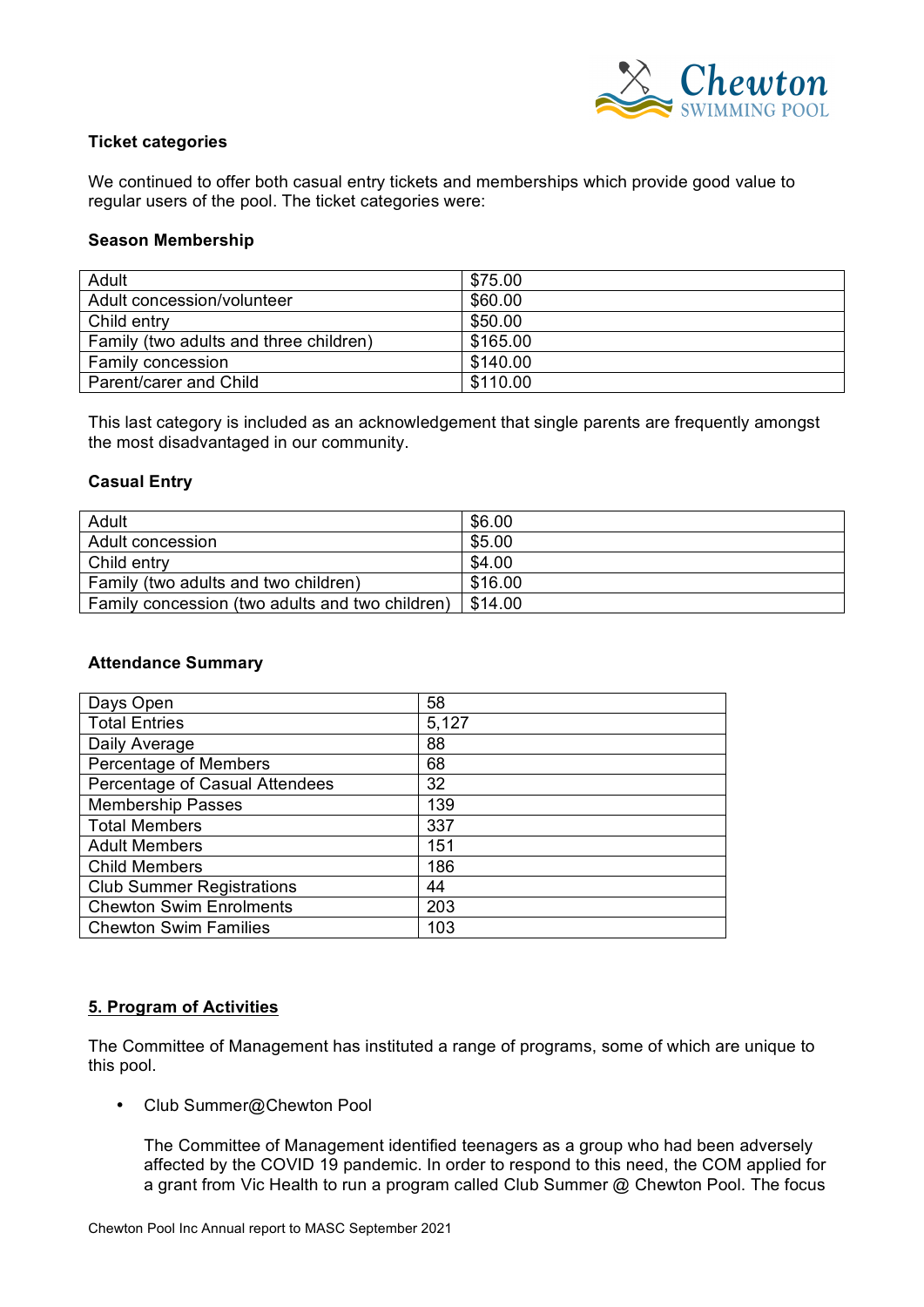

of the program was to get young people back into activity on their terms. The program ran for three hours over several Sundays across the season where the participants could have exclusive use of the pool. The program was facilitated by Sarah Cook of Xtreme Youth Projects with the assistance of Flynn and Cam from Walking the Walls Parkour. Our funding included the provision of a healthy barbecue lunch that was catered by pool volunteers. The program had 44 registered participants. The feedback from parents and participants has been overwhelmingly positive; many commenting that there was simply no comparable opportunity running for teenagers.

• Golden Nuggets

This popular program provides a chance for adults to have a swimming session without children. A large number of the participants are older people who prefer the quieter environment. There are also people who work at home or in the home and it provides an opportunity to connect with other adults during the day. In this way, it is helping to combat the social isolation that many have felt this year. Many people swim laps, some do aquatic exercise or rehabilitation activities. Some people appreciate the social atmosphere and it has been a place where friends are made.

• Chewton Swim

Chewton Swim is a success story that goes from strength to strength. This year there was again a huge increase in the program with 105 families and 204 individuals from across the Mount Alexander Shire participating. We ran three weeks of Swim and Survive intensive 5 day programs as well as weekly classes on Saturdays.

• Other

Additionally, we engage with the community to run events such as the Blue Light Disco in partnership with Victoria Police and the Chewton CFA. We provide a venue for local schools to undertake activities and swimming programs. Our swimming teachers work closely with the Chewton Primary School to enhance their program by providing clarity about students' prior attainments. This allows both the school and Chewton Swim to appropriately meet individual students' needs and ensure that their skills are developing.

## **6. Hours of Operation**

In 2020/2021, the Chewton Pool Committee again followed a High season/Low season model and adjusted our hours of opening accordingly. This decision was based on the data from previous seasons, which indicated when attendances were higher or lower.

Low Season (shoulder season - approx. school term)

- Mondays to Fridays 3.30pm to 6.30pm
- Saturdays 2pm to 7pm
- Sunday 3pm to 6.30pm
- Other programs were accommodated outside these hours such as the Golden Nuggets and the Chewton Primary School Swimming Program.

High Season (approx. school holidays)

- Mondays to Saturdays 2pm to 7.30pm
- $\cdot$  Sundays 3pm 6.30l...kl;ppm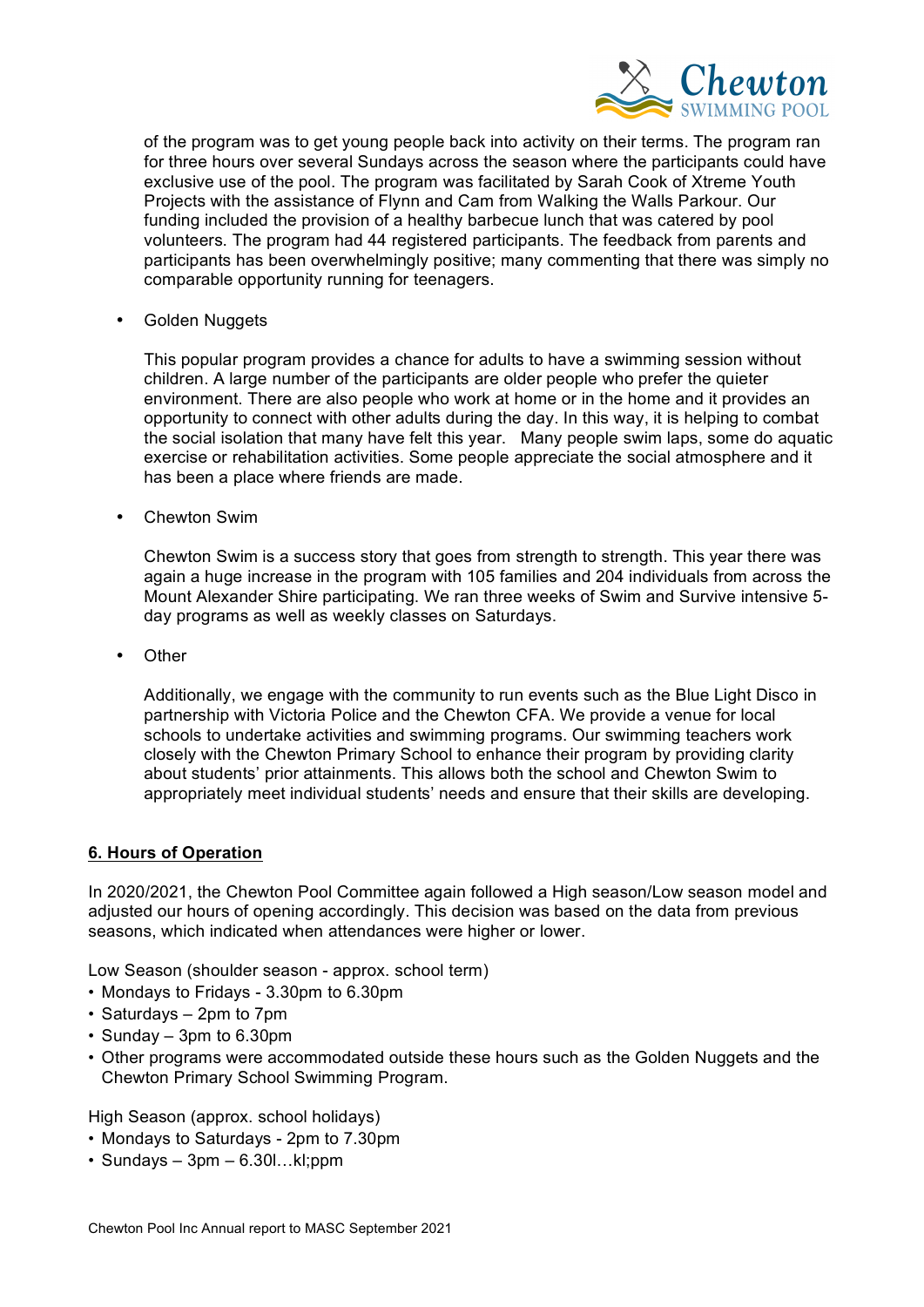

• Other programs were accommodated outside these hours such as the Golden Nuggets and Chewton Swim

As always, these hours of operation will be evaluated at the end of season review to ensure that we met the needs and expectations of members as well as budget alignment.

# **7. Profit and Loss Summary - 2019/2020 Financial Year**

Figures prepared by Sally McCarthy, Treasurer for Chewton Pool Inc.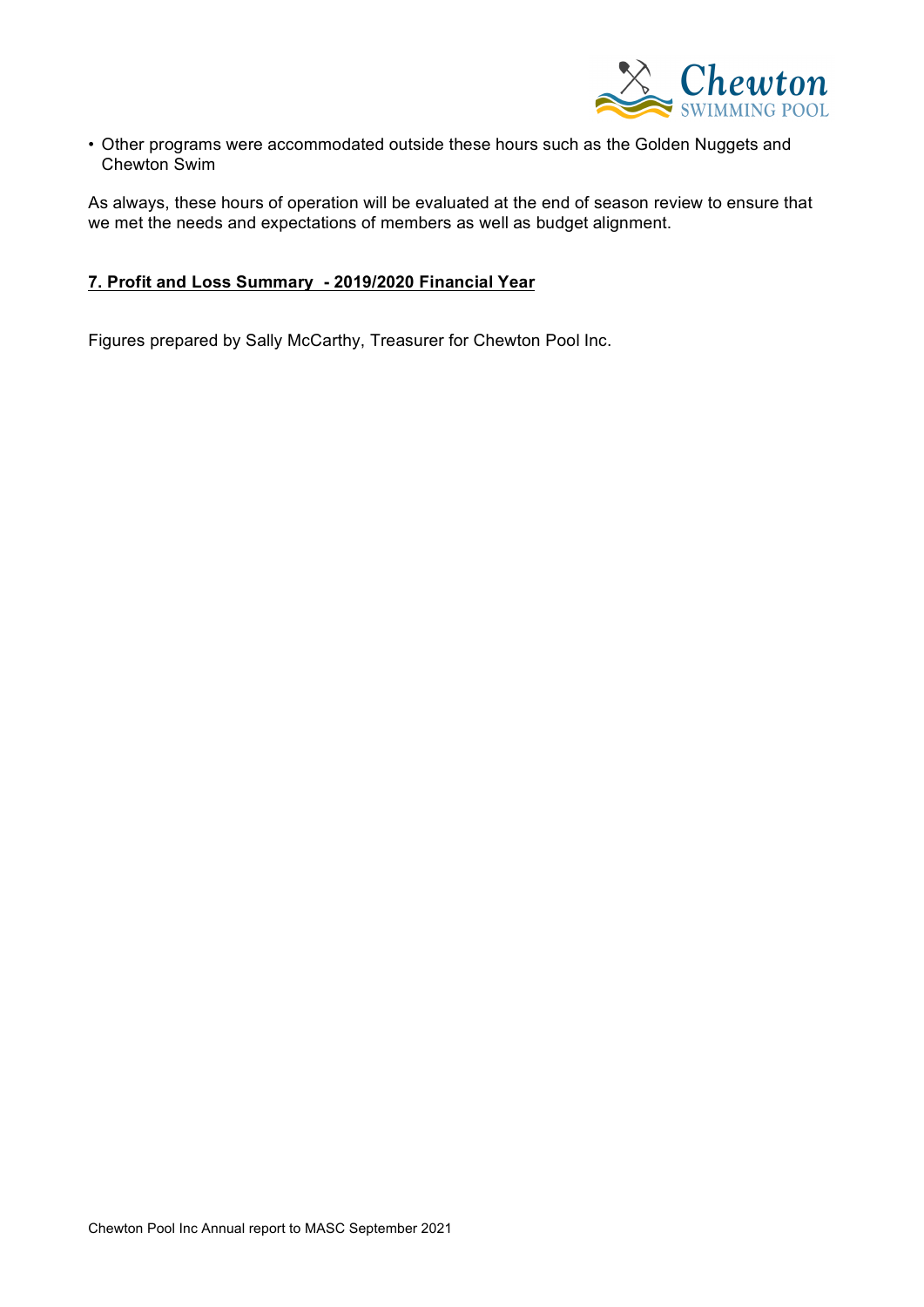

| <b>Chewton Pool Inc</b>                           |                    |            |
|---------------------------------------------------|--------------------|------------|
| Financial Summary 20/21 as at April 30            |                    |            |
| <b>LINE ITEM</b>                                  | <b>INCOME</b>      |            |
| Booking Fees; Schools, Blue Light Disco           | \$                 | 542.50     |
| Donations                                         | \$                 | 369.00     |
| <b>Entry Fees</b>                                 | \$                 | 6,129.00   |
| Fundraising                                       | \$                 | 1,146.35   |
| <b>Interest Received</b>                          | \$                 | 6.58       |
| <b>Kiosk Takings</b>                              | \$                 | 6,940.40   |
| <b>Membership Fees</b>                            | \$                 | 10,955.00  |
| <b>Operational Support</b>                        | \$                 | 42,800.00  |
| Reimbursement (ATO Stimulus)                      | \$                 | 9,950.00   |
| Sale of Second-Hand Goods                         | \$                 | 500.00     |
| <b>Chewton Swim Enrolment</b>                     | \$                 | 14,685.00  |
| Sponsorship                                       | \$                 |            |
| Funded Projects; Club Summer, Strat Planning, PMP | \$                 | 32,165.26  |
| Cash carried over                                 | \$                 | 19,230.47  |
|                                                   | \$                 | 145,419.56 |
| <b>LINE ITEM</b>                                  | <b>EXPENDITURE</b> |            |
| Accounting                                        | \$                 | 1,202.08   |
| Advertising                                       | \$                 | 53.32      |
| <b>Asset Purchases</b>                            | \$                 | 970.15     |
| <b>Association Administration</b>                 | \$                 | 276.30     |
| <b>Chewton Swim Administration</b>                | \$                 | 207.65     |
| Fundraising                                       | \$                 | 200.33     |
| Grounds                                           | \$                 | 139.75     |
| Maintenance                                       | \$                 | 184.25     |
| Operations-Admin                                  | \$                 | 596.60     |
| <b>Operations - Facility</b>                      | \$                 | 4,348.31   |
| <b>Operations - Kiosk</b>                         | \$                 | 3,393.34   |
| <b>Operations - Pool</b>                          | \$                 | 4,015.90   |
| <b>Operations - Staff</b>                         | \$                 | 2,695.80   |
| <b>Utilities</b>                                  | \$                 | 14,888.71  |
| <b>Wages - Operational</b>                        | \$                 | 43,013.98  |
| <b>Wages - Chewton Swim</b>                       | \$                 | 7,362.96   |
| <b>Works</b>                                      | \$                 | 9,284.13   |
| Miscellaneous                                     | -\$                | 103.15     |
| <b>Funded Projects</b>                            | \$                 | 36,510.17  |
| Contributions (PMP)                               | \$                 | 5,904.26   |
|                                                   | \$                 | 135,144.84 |